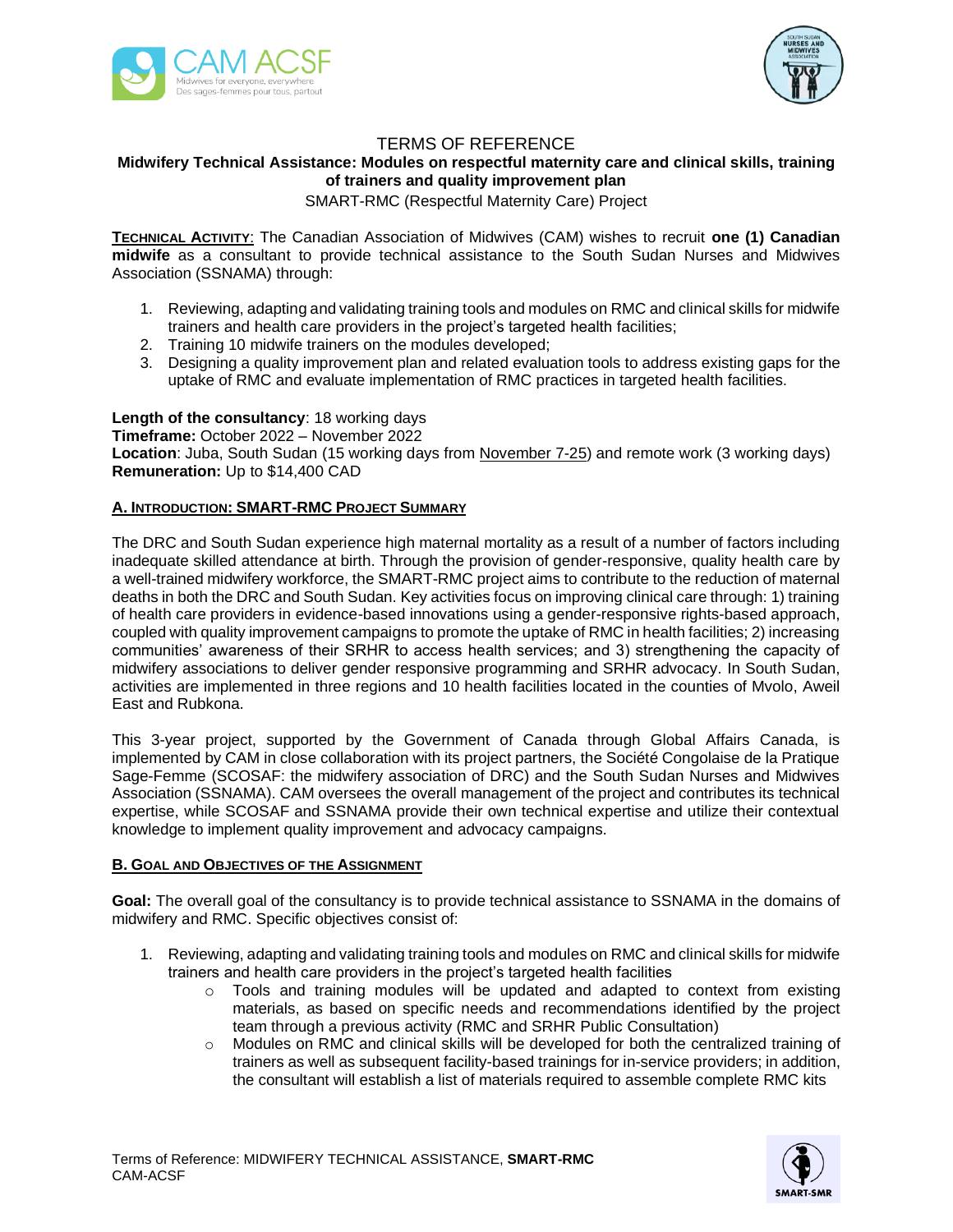- $\circ$  The adaptation and validation of the training material will be done in collaboration with SSNAMA, the Canadian midwife volunteer, the Directorate of Training and Professional Development at the Ministry of Health and midwife-tutors from the Juba College of Nursing and Midwifery
- $\circ$  The consultant will leverage training content available through the Safe Delivery application, after cross-checking with national guidelines, the clinical procedures manual and BEmONC/emergency skills training materials to ensure consistency
- 2. Training 10 midwife trainers on the modules developed
	- $\circ$  The consultant will be responsible for coordinating and facilitating a 5-day training of trainers (TOT) session in Juba for 10 midwives, in collaboration with SSNAMA, the Canadian midwife volunteer and midwife-tutors who participated in the adaptation of the training material
- 3. Designing a quality improvement plan and related evaluation tools to address existing gaps for the uptake of RMC and evaluate implementation of RMC practices in targeted health facilities
	- o According to the needs and gaps identified in the RMC and SRHR Public Consultation, the consultant will design a quality improvement plan and corresponding evaluation tools to promote best practices in RMC within the project's targeted health facilities. The plan will integrate a gender lens and strategies to promote inter-professional collaboration.
	- $\circ$  The development of quality improvement materials will be done in collaboration with SSNAMA, the Canadian midwife volunteer and staff from targeted health facilities (specifically, TOT participants from the three facilities designated as Centers of Innovation)
	- $\circ$  The consultant will facilitate a participatory process with staff from targeted health facilities (dedicating ½ day from the TOT) to engage participants in the design of a context-adapted plan and ensure their inputs are reflected in the final product
	- $\circ$  All quality improvement measures will adhere to Ministry of Health standards and guidelines. In addition, the plan and tools will be validated with midwife-tutors, the Directorate of Training and Professional Development and the Directorate of Reproductive Health.

## **C. METHODOLOGY AND APPROACH TO ASSIGNMENT**

**Parties involved:** During the assignment, work and collaboration will occur between the following actors:

- 1. Canadian midwife consultant
- 2. Canadian midwife volunteer
- 3. Directorate of Training and Professional Development at the Ministry of Health
- 4. Directorate of Reproductive Health at the Ministry of Health
- 5. Midwife-tutors from the Juba College of Nursing and Midwifery
- 6. Stakeholders and participants:
	- CAM project team
	- SSNAMA project team
	- Staff and administrative teams from targeted health facilities

## **Methods:**

- Document review and analysis (including existing training material from South Sudan and other countries, results of the RMC and SRHR Public Consultation, relevant WHO documentation, national guidelines/protocols, and content of the Safe Delivery app)
- Consultations and working sessions (virtual and/or in-person) with stakeholders for the development and validation of training and quality improvement materials
- Adaptation of existing materials
- Production of written documents
- Training workshop (with theoretical and practical components)
- Regular meetings with SSNAMA and CAM SMART-RMC project teams
- Direct and/or indirect exchanges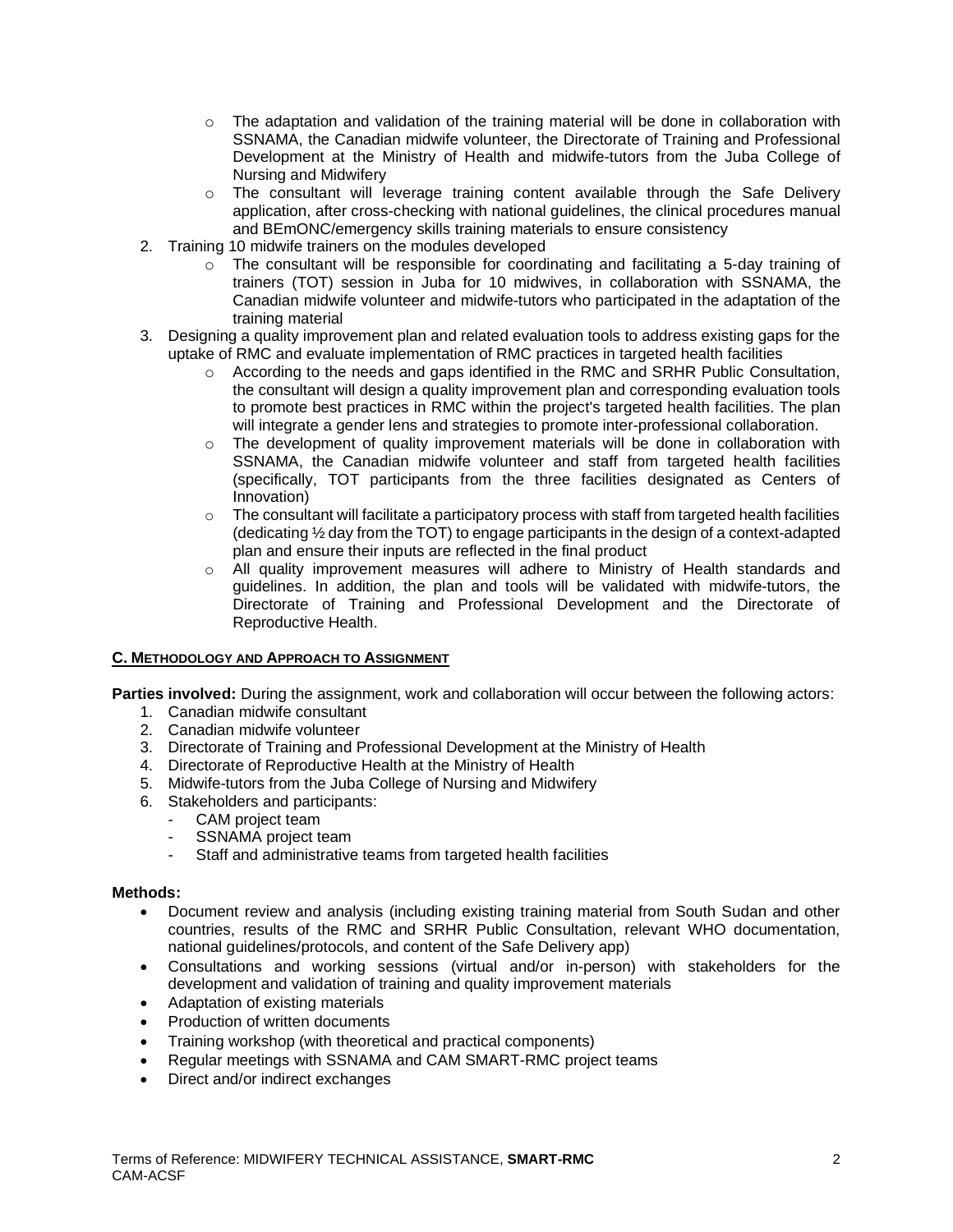**Resources available:** During the assignment on location in South Sudan, the consultant will have access to the following resources:

- SSNAMA Programme Manager and RMC Project Coordinator to provide accompaniment and support throughout the placement;
- Canadian midwife volunteer to provide direct support and collaboration before, during and after the placement;
- CAM Midwifery Technical Expert who will be available to answer technical questions related to content production, and to review and provide feedback on deliverables;
- Workspace at the SSNAMA office with access to Wi-Fi (please note that reliable Internet connection cannot be guaranteed at all times);
- Accommodation and transport provided.

*The consultant will be required to use their own laptop computer to carry out the assignment. No computer will be provided by the project.*

CAM will support the consultant with respect to preparing the work contract, facilitating contact and subsequent communications with SSNAMA, providing pre-departure training, procuring airfare, arranging local accommodation and transportation, providing instructions for obtaining visas and letters of invitation, and providing document templates for the mission report, invoicing, and expense reimbursement.

The consultant will be responsible for leading on all assignment logistics, in line with CAM and donor policies, procedures and requirements and as outlined in the consultant contract. This includes acquiring visas, verifying airfare and accommodations, invoicing and preparing expense reports after the placement.

### **D. DELIVERABLES**

- 1. Training material on RMC and clinical skills for midwife trainers and health care providers in targeted facilities, integrating findings from the RMC and SRHR Public Consultation (including facilitator's guide, participant manual, short learning modules for in-service trainings, list of materials for RMC kits, pre/post tests and all tools necessary for teaching the modules, e.g., agenda, PPT presentation, relevant handouts, etc.)
- 2. 10 midwife trainers trained on the material developed
- 3. Context-specific RMC quality improvement plan for targeted health facilities, covering administrative, technical and operational aspects of quality and adopting a gender-responsive lens (including all tools necessary to evaluate the implementation of the plan, e.g., QI dashboard/scorecard)
- 4. Mission report (a reporting template will be provided by CAM)

#### **E. REMUNERATION**

As full compensation for the services rendered according to this Agreement, CAM shall pay the Consultant a maximum amount of **\$14,400 CAD**. This amount should include all relevant taxes (GST/PST/HST) and expenses incurred in the preparation of milestones and deliverables (with the exception of travel expenses covered by CAM, as listed below).

The following expenses are covered by CAM: roundtrip airfaire from Canada to Juba, South Sudan, incountry transportation costs, visa and processing fees, accommodation, and communication costs (maximum of \$20.00 CAD per assignment).

Meals, immunizations and anti-malarials, health/travel insurance and any other expenses related to the placement and preparation of deliverables are covered by the consultant.